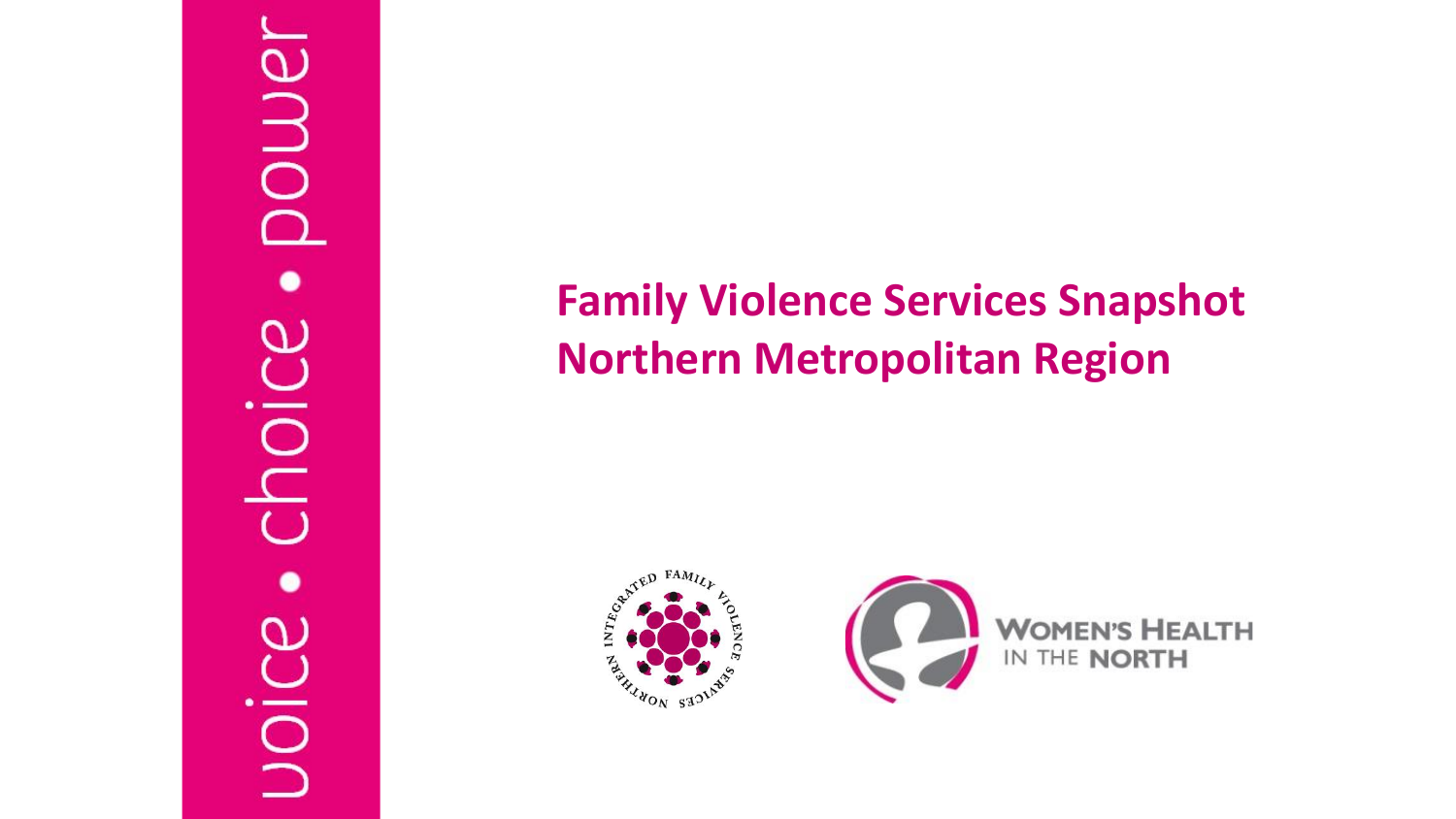

### L17 Intake Services

**North East Melbourne Area** • **The Orange Door** – incorporates the intake for specialist family violence services and family services. Includes workers from Aboriginal services.

**Hume and Moreland**

• **The Orange Door** – incorporates the intake for specialist family violence services and family services. Includes workers from Aboriginal services.

**Statewide**

• **Victim Survivors** – Safe Steps Family Violence Response Centre, Victims of Crime Helpline • **Perpetrators** – Men's Referral Service (No To Violence)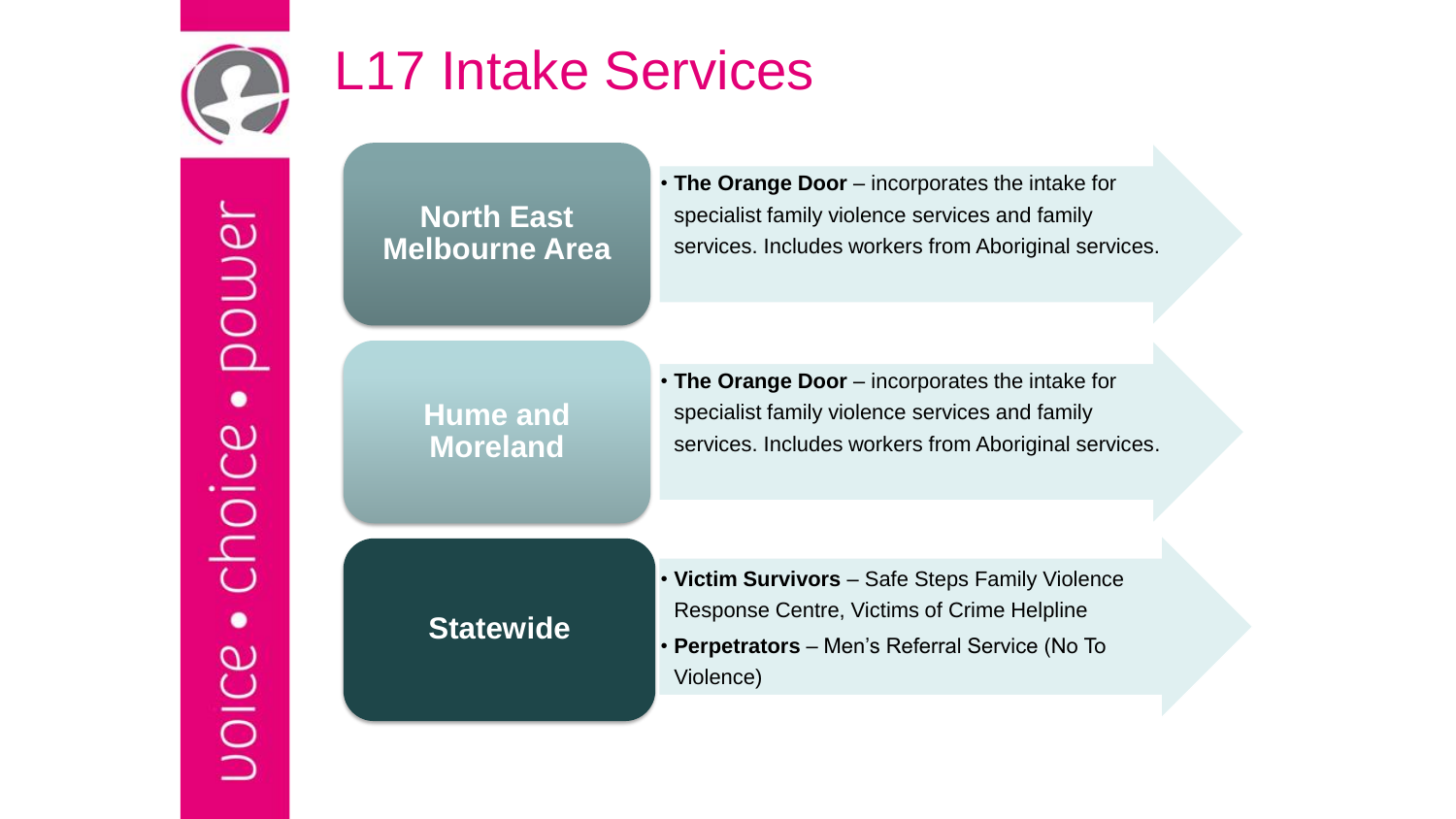

## Family Violence Services

- **Case Management:** Berry Street**,** Uniting, Juno
- **Refuge and Case Management:** Georgina Martina Inc**,** Good Samaritan Inn, The Salvation Army
- **Counselling and Group Work:** NIFVS Counselling and Support Alliance, N-HARP (Northern Healing and Recovery Program), iHeal (drummond st and Thorne Harbour)
- **Flexible Support Packages**: Anglicare, Uniting
- **Statewide:** Safe Steps, inTouch, Seniors Rights Victoria, w/respect
- **Case Management:** Bright Futures Children's Specialist Support **Service**
- **Counselling and Group Work:** N-HARP (Northern Healing and Recovery Program), Dolphin Program (Anglicare), Bright Futures, and some members of the NIFVS Counselling and Support Alliance
- **Men's Behaviour Change Programs:** DPV Health, Sunbury Cobaw Community Health, Uniting, Anglicare
- **Caring Dads Program:** Kids First
	- **Statewide:** Men's Referral Service (No to Violence) Thorne Harbour Health, drummond street

**Victim Survivors**

**Children**

**Perpetrators**